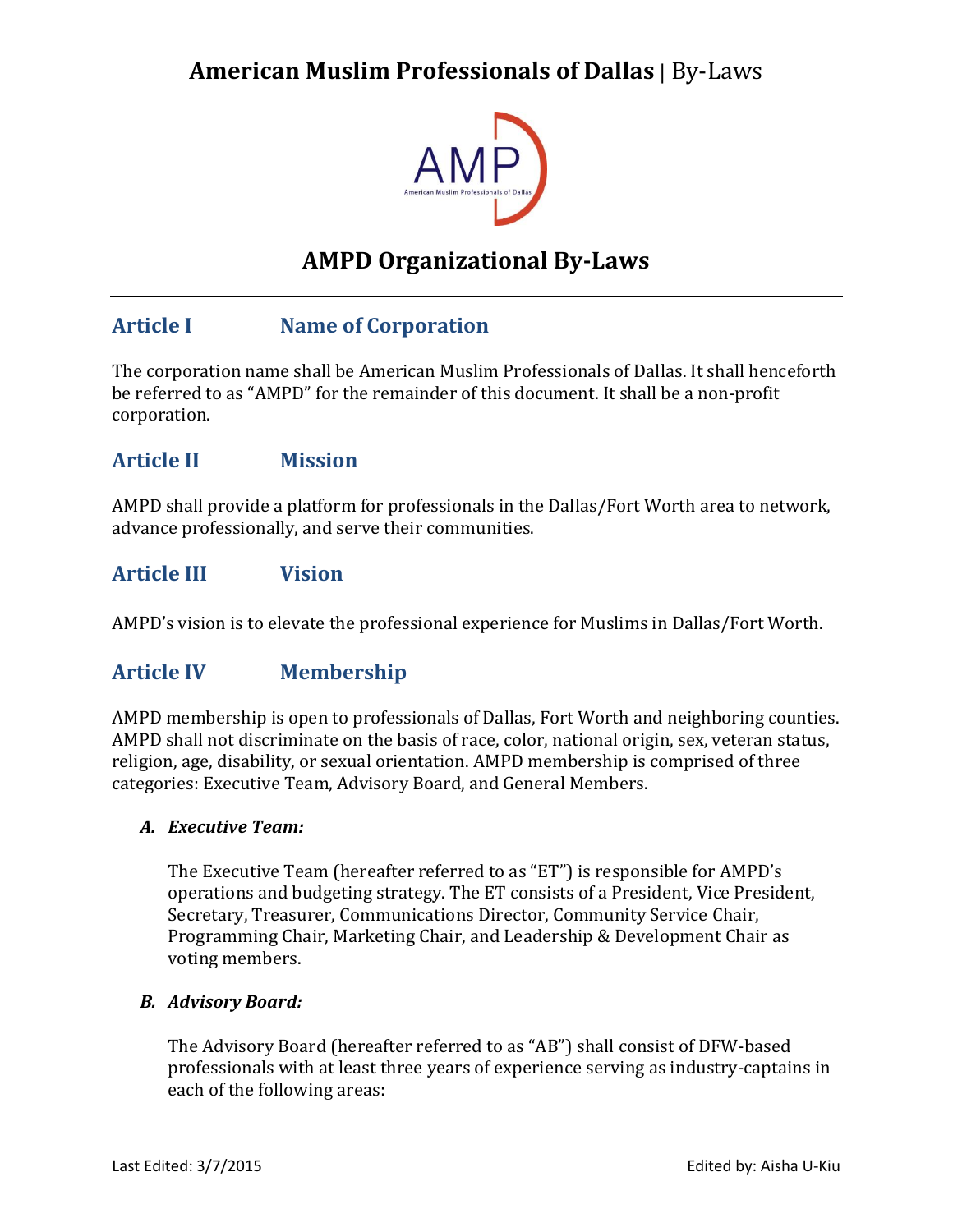(i) Consulting; (ii) Education; (iii) Engineering; (iv) Entertainment;

(v) Entrepreneurship; (vi) Finance; (vii) Healthcare; (viii) Information Technology; (ix) Legal; (x) Non-Profit.

AB members shall further AMPD's vision and mission by guiding ET and attending quarterly meetings. They may also assist AMPD Committees as follows:

- serve as mentors for Leadership & Development Committee
- contribute articles and publish professional blogs for Marketing Committee
- identify potential speakers and venue options for Programming Committee
- identify potential projects for Community Service Committee

## *C. General Members*

General members are those individuals who have registered on AMPD's website for membership in the organization. To retain active status, members must participate in at least one organizational event per year. Active members are eligible to serve on one or more AMPD committees.

## **Article V Executive Team Roles and Responsibilities**

The Executive Team shall guide the corporation in a direction consistent with its mission and purpose. The ET is required to attend all activities and events and will represent AMPD at all appropriate forums. Each Officer shall be responsible for contributing \$200 to the corporation via donation or securing sponsorships which will be valid for the term.

## *A. The President serves as the Chief Executive Officer and shall thereby:*

- maintain organization's vision
- oversee organizational operations: non-profit application compliance
- prepare meeting agendas
- maintain internal meeting calendar
- serve as point of contact with Advisory Board

### *B. The Vice President serves as the Chief Operating Officer and shall thereby:*

- perform the duties of the President or Treasurer in his/her absentia
- coordinate committee activities and outputs
- cultivate community partnerships
- organize the AMPD Appreciation Formal

## *C. The Secretary serves as the Chief Information Officer and shall thereby:*

- maintain copies of AMPD organizational documents (including corporate seal)
- keep an accurate record of all meetings minutes
- manage team collaboration by identifying and tracking outstanding action items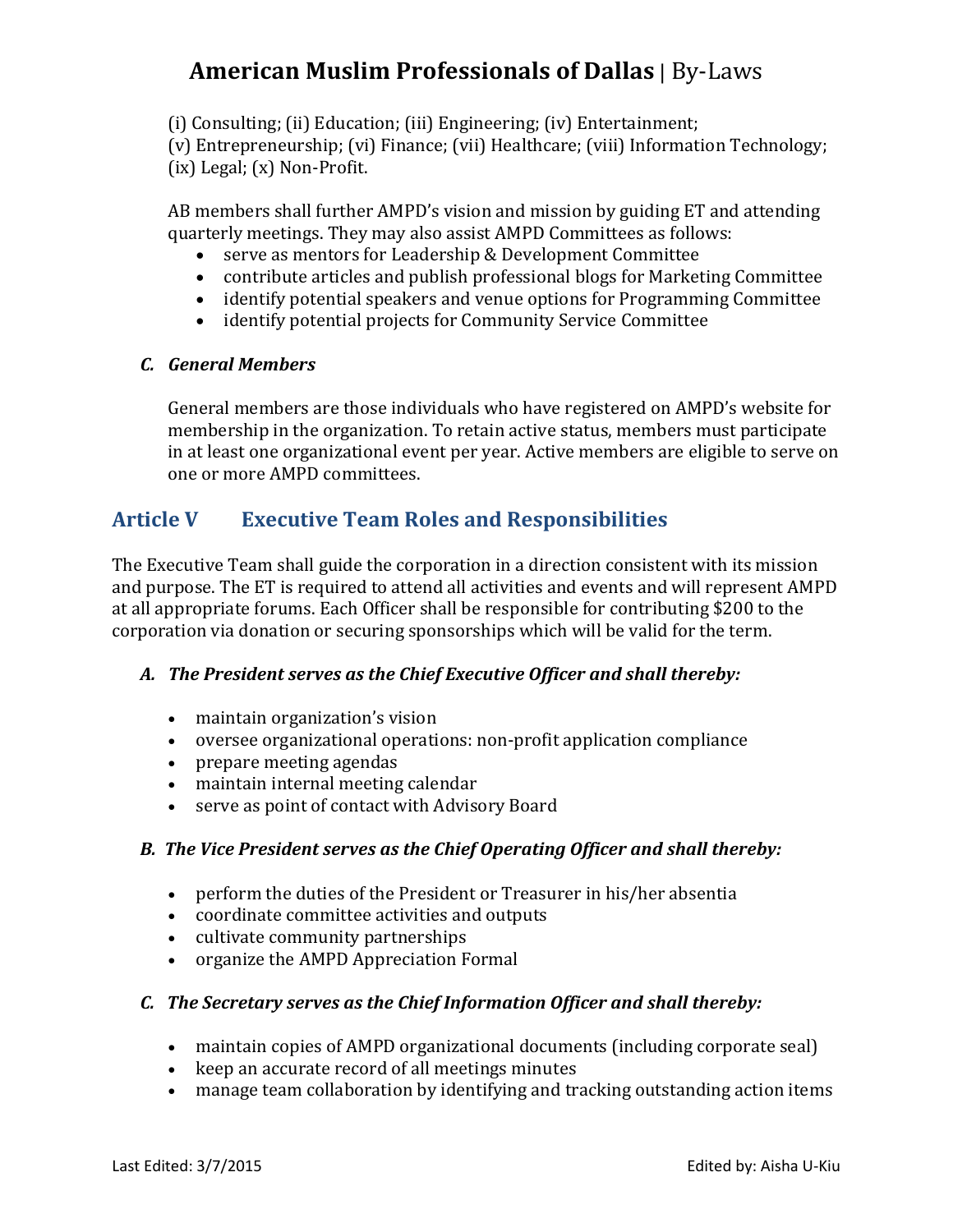maintain active and inactive members list

### *D. The Treasurer serves as the Chief Financial Officer and shall thereby:*

- manage finances and maintain corporation's bank account
- identify potential sponsors and maintain sponsors list
- oversee annual IRS filings (i.e., Form 990) and prepare annual financial reports
- process corporate transactions

### *E. The Communications Director serves as the Chief Communications Officer and shall thereby:*

- perform the duties of the Secretary in his/her absentia
- manage external communications (including AMPD E-Newsletter and social media channels)
- *F.* **Community Service Chair -** The Community Service Chair shall serve as the officer responsible for leading Community Service Committee in identifying and planning quarterly service projects by establishing relationships with local interfaith and interdenominational service-organizations.
- *G.* **Programming Chair -** The Programming Chair shall serve as the officer responsible for leading Programming Committee in their planning and execution of quarterly professional development and networking events including AMPD industry-specific components.
- *H.* **Marketing Chair -** The Marketing Chair shall serve as the officer responsible for leading Marketing Committee in overseeing brand health, creating marketing strategy for all AMPD events, developing marketing content, and building relationships with media outlets, Masjids, Momin Centers, Jammat Khanas & MSA's.
- *I.* **Leadership & Development Chair -** The Leadership & Development Chair shall serve as the officer responsible for leading Leadership & Development Committee's facilitation of mentorship program and leadership initiatives for AMPD members.

## **Article VI Quorum**

At least half of the voting members must be present in order for the Executive Team to conduct business. Decisions require a simple majority of those present or voting by proxy.

## **Article VII Amendments**

The By-Laws and Appendices may be amended by an Executive Team member via a motion to amend. If the motion is seconded, the official amendment must be submitted to the Secretary in writing prior to the vote at the next ET meeting. Ratification of the newly amended By-Laws shall require approval of 2/3 (6 out of 9) voting members.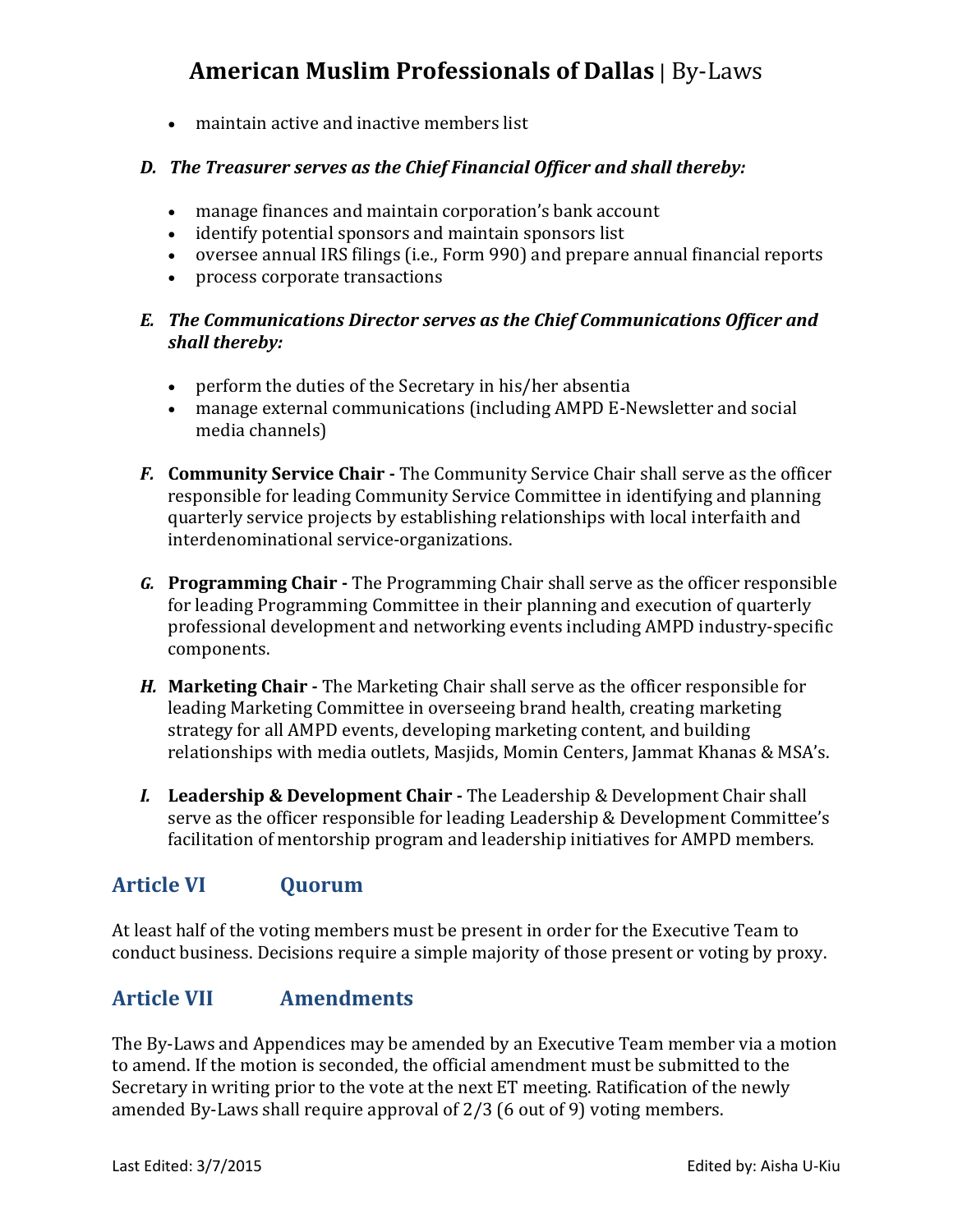## **Appendix A: AMPD GOVERNANCE**

#### **Executive Overview and Terms of Office:**

Each Executive Team office is a two year term beginning on January 1<sup>st</sup> of an even number year and ending on the fourth Sunday of December in the following odd number year. Executive Team members are limited to two consecutive terms for the specific position (i.e., an individual may serve as Secretary for 2 consecutive years and apply for a new position as Treasurer the following year).

The following positions must be filled, or in the process of being filled, each year in order for business to be transacted: *President – CEO; Secretary – CIO; Treasurer – CFO.* A selection process will occur within a 2 month time period.

The Executive Team application and selection process for each calendar year ending in an odd number is as follows:

| Last Sunday of October:             | Governance Committee nominations and voting     |
|-------------------------------------|-------------------------------------------------|
| Last Sunday of October:             | ET Applications circulated via E-Newsletter     |
| 3 <sup>rd</sup> Sunday of November: | ET Applications submission deadline             |
| 4 <sup>th</sup> Sunday of November: | AMPD Governance Committee conducts interviews   |
| 1 <sup>st</sup> Sunday of December: | Incoming ET announced via E-Newsletter          |
| 2 <sup>nd</sup> Sunday of December: | Mandatory ET Orientation and Executive Turnover |

The Governance Committee shall be comprised of an odd number of outgoing ET members – a minimum of 3 or a maximum of 5. In the event all ET members are reapplying, the Governance Committee shall be comprised of an odd number of Advisory Board members.

Should an ET member be unable to complete his/her term or be dismissed from the position, the President shall reopen the application process as they deem fit.

An Officer who joins ET mid-term to fill a vacancy shall still conclude their term on the above schedule and that term shall be considered a full 2-year term for purposes of reapplying for that same position.

#### **Advisory Board Overview & Terms of Office:**

Each Advisory Board position is a two year term beginning on January  $1<sup>st</sup>$  of an odd number year (or when they formally accept the invitation) and ending on the fourth Sunday of December in the following even number year. Advisory Board members are limited to two consecutive terms.

The Advisory Board invitation and selection process for each calendar year ending in an even number is as follows:

| Last Sunday of October:             | ET votes on Advisory Board candidates              |
|-------------------------------------|----------------------------------------------------|
| 1 <sup>st</sup> Sunday of November: | Advisory Board invitations sent                    |
| 3 <sup>rd</sup> Sunday of November: | Advisory Board positions confirmed                 |
| 1 <sup>st</sup> Sunday of December: | Incoming Advisory Board announced via E-Newsletter |
| 2 <sup>nd</sup> Sunday of December: | Mandatory AB Training and Turnover                 |

Should an AB member be unable to complete his/her term or be dismissed from the position, the Executive Team shall reopen the invitation process as they deem fit.

An Advisory Board member who joins AB mid-term to fill a vacancy shall still conclude their term on the above schedule and that term shall be considered a full 2-year term for purposes of reapplying for that same position.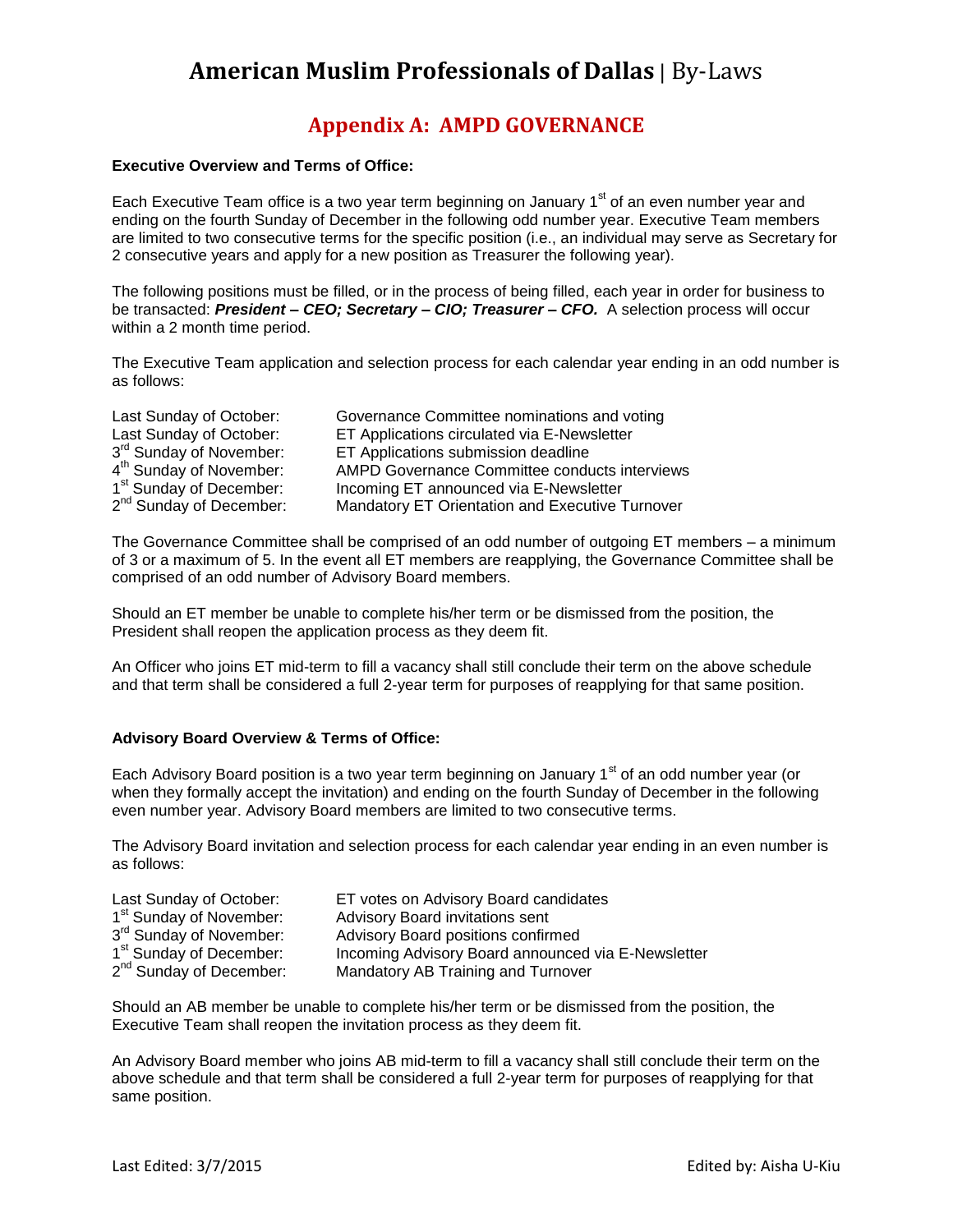#### **Committee Overview and Function:**

| <b>Function</b> | <b>Main Charge</b>                                                                                                                                                                                                                    | <b>Member Engagement</b>                                                                                                                         |
|-----------------|---------------------------------------------------------------------------------------------------------------------------------------------------------------------------------------------------------------------------------------|--------------------------------------------------------------------------------------------------------------------------------------------------|
| PC              | • 4 events per year<br>• Each event has a networking underlying<br>component<br>• Consistency in style of events to solidify AMPDs<br>reputation as a professional organization helping<br>muslims network and advance professionally | • Content should attract<br>professionals with 5+ years<br>experience and beyond                                                                 |
| <b>CSC</b>      | • 4 events per year<br>• Each event has a networking underlying<br>component<br>. Identify one or two key community service<br>organizations as AMPD partners                                                                         | • Community service endeavors<br>to leverage professional skillets<br>of members and bring them to<br>the CS organization                        |
| <b>LDC</b>      | • Develop mentor and mentee engagement<br>framework<br>· Identify technology platform that establishes and<br>maintains the relationships<br>• Onboard Mentors                                                                        | • Effort required to engage<br>should not be prohibitive. Need<br>to convince mentors that the<br>AMPD way is different                          |
| <b>MC</b>       | • Publicize individual AMPD functions<br>• Advertise AMPD in general                                                                                                                                                                  | · Facebook and LinkedIn<br>presence<br>. Migration to 50/50 reliance on<br>both platforms<br>• Content generation to keep<br>AMPD fresh on feeds |

- **\* PC = Programming Committee**
- **\* CSC = Community Service Committee**
- **\* LDC = Leadership & Development Committee**
- **\* MC = Marketing Committee**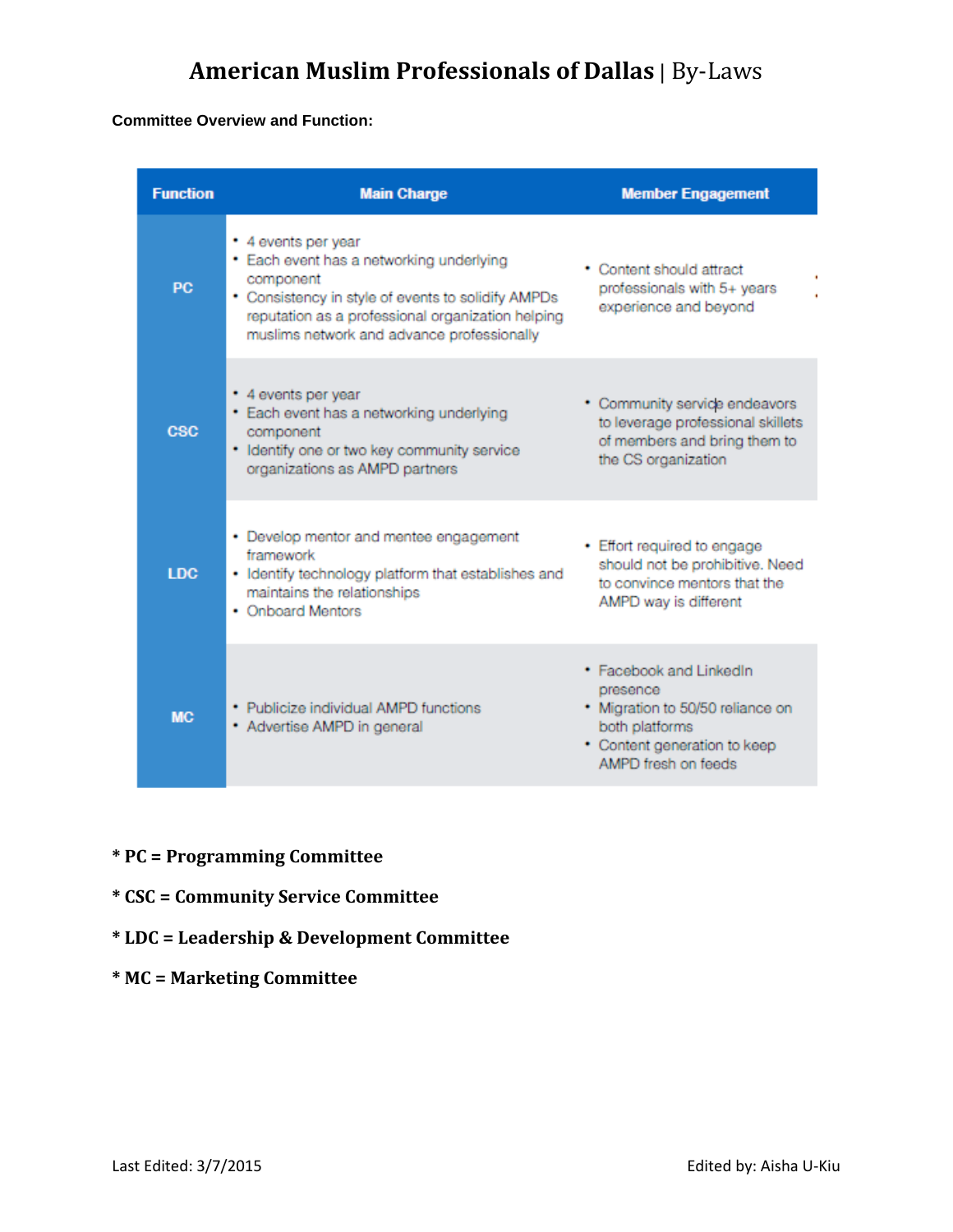## **Appendix B: CODE OF CONDUCT**

As a corporation for service-oriented Muslim Professionals, it is the responsibility of all members to abide by the following Code of Conduct. The Code's objective is to provide a uniform set of standards for AMPD leadership and membership. The Code shall be provided to all incoming officers during orientation and annually to the membership via our list serve.

### **Statement of Our Core Value**

#### AMPD's Core Value is **Professionalism.**

For the purposes of our Code of Conduct, professionalism is defined by the acronym CHAIR:

## **C**ollaboration **| H**umility **| A**ccountability **| I**ntegrity **| R**espect

#### **I. Collaboration**

AMPD's committee structure enables members to further AMPD's mission through collaboration. Members should feel comfortable to speak their minds and officers have a responsibility to create an open and supportive environment where members feel comfortable. Officers should regularly seek feedback and evaluate their committee functions. AMPD benefits tremendously when officers and committee members ask the right questions at the right times.

#### **Teamwork & Participation**

In order to build a strong sense of teamwork, the President will oversee the distribution of responsibilities to the Executive Team. Active participation by all Executive Team members is required at all AMPD events. In the spirit of teamwork, AMPD will conduct quarterly surveys of projects and programs both internally and externally via event evaluations. Participation in such evaluations is required for all Executive Team members. General members will be encouraged to provide their feedback.

#### **II. Humility**

AMPD leadership shall lead with humility as described in The Holy Quran, 25:63. – "*The (true) servants of (God) the Most Gracious are those who walk on the earth in humility, and when the ignorant address them, reply with (words of) peace*." Communicating in a modest and humble manner with AMPD members should be a priority for the Executive Team.

#### **III. Accountability**

Raising the standard of professionalism requires enforcement of AMPD's core values. As such, the following non-exhaustive list of issues will be grounds for immediate dismissal from an Executive Team position by the AMPD President, absent a legitimate excuse or emergency: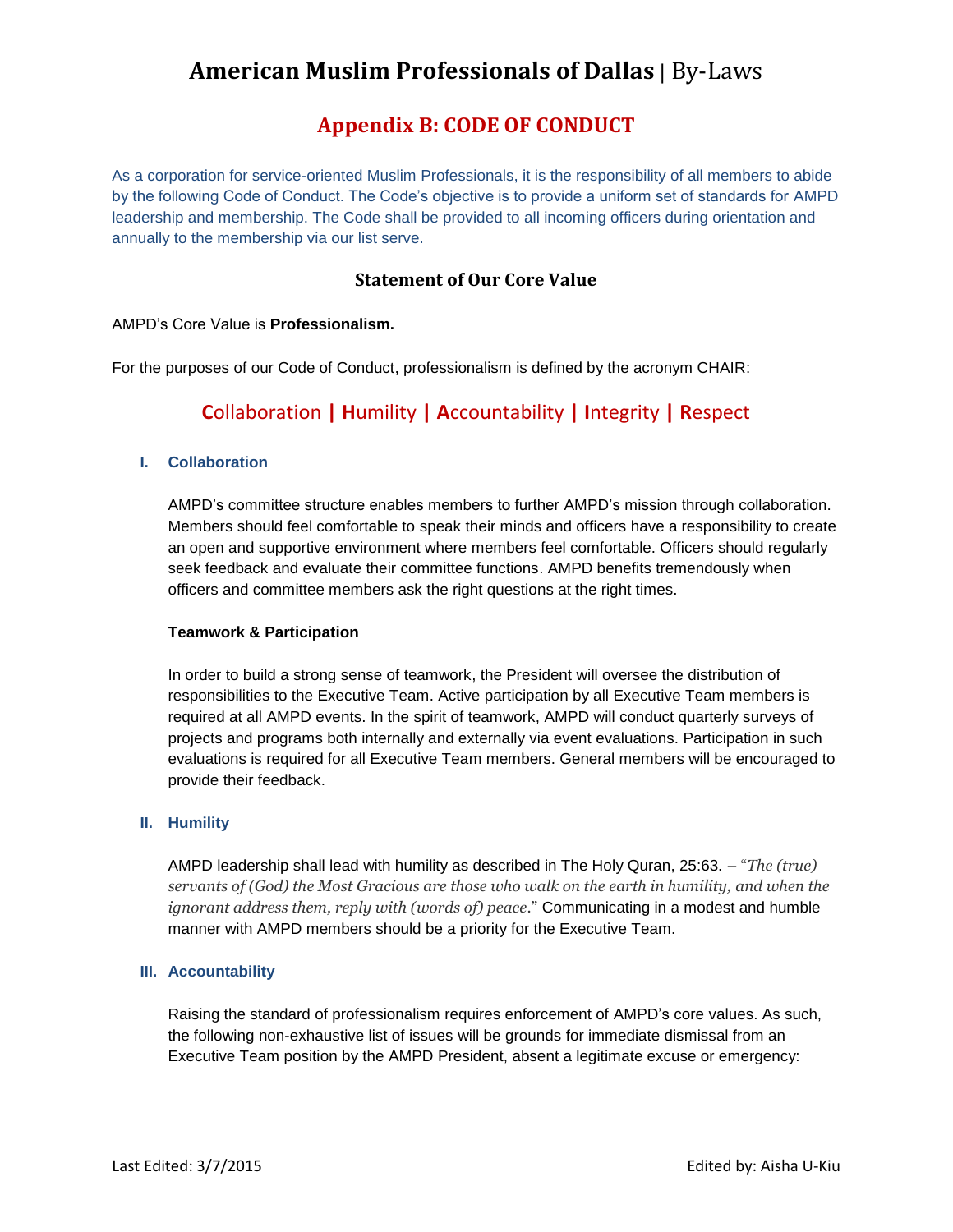- (i) Not being present for the duration of three or more AMPD events (defined broadly as all prescheduled AMPD ET meetings, service projects and programs).
- (ii) Three or more instances of incomplete or tardy action items

#### **Financial Checks & Balances**

The following Executive Team members shall be listed as authorized users of AMPD's Bank Account: President, Vice President, Secretary and Treasurer. The President and Treasurer shall have exclusive access to AMPD's online banking to process transactions and make withdrawals. The Vice President and Secretary shall have exclusive authority to make deposits.

#### **Disciplinary Proceedings:**

The following is a non-exhaustive list of grounds for disciplinary proceedings:

- (i) Misappropriation of organizational funds
- (ii) Breach of Duty of Care or Duty of Loyalty
- (iii) Violation of Integrity or Respect clause of Code

Disciplinary proceedings may result in one of the following: formal reprimand (warning and mediation); probationary status (six month period); immediate dismissal from leadership position (end of term or permanent); immediate dismissal from the organization (permanent).

Zero Tolerance Policy: As per AMPD's Advisory Board recommendation, there will be a zero tolerance policy for occurrences of the following at any AMPD Meeting or event:

- (i) Verbal assault
- (ii) Physical assault or the threat thereof

\* In the event of dismissal, immediate organizational matters must be addressed within 30 days.

#### *Disciplinary Proceedings for Complaints against Executive Team or General member:*

The AMPD President will investigate all reported instances of Code of Conduct violations. In every instance where improper behavior is found to have occurred, the corporation will take appropriate action. We will not tolerate retaliation against officers who raise genuine ethics concerns in good faith.

- 1. Written Complaint(s) received by President.
- 2. President reaches out only to Executive Team to gather any eye witness accounts.
- 3. President submits anonymous Complaint(s) to accused.
- 4. Accused given 3 business days to do one of the following:
	- Submit written Reply for submission to President and involved parties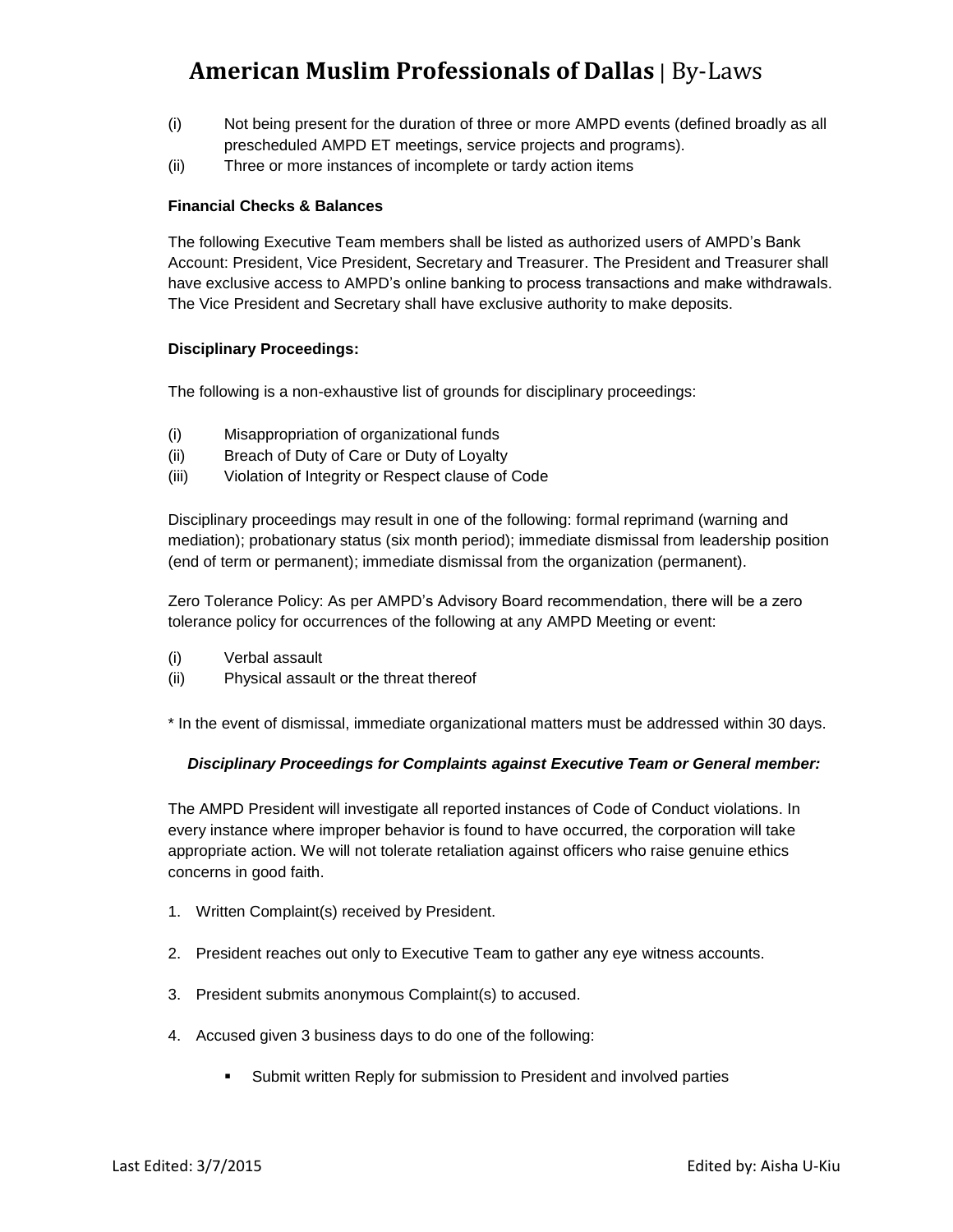- Abstain from proceedings by not submitting a response
- **Submit a written resignation**
- 5. If a written Reply is received, President will decide on the appropriate action based on Complaints, Reply and Executive Team accounts.
- 6. President shall inform accused and Executive Team within 2 business days of his/her decision.

#### *Disciplinary Proceedings for Complaints against President or Advisory Board Member:*

- 1. Written Complaint(s) received by Vice President or Secretary.
- 2. Recipient submits anonymous Complaint(s) to accused.
- 3. Accused given 3 business days to do one of the following:
	- Submit written Reply for submission to Advisory Board and involved parties
	- Abstain from proceedings by not submitting a response, at which point only the anonymous Complaint(s) will be forwarded to the Advisory Board
	- Submit a written resignation, at which point Complaint(s) will not be submitted to the Advisory Board and the matter will be concluded internally.
- 4. If a written Reply is received, complaint recipient must call meeting with Advisory Board to present Complaint and Reply and request a binding recommendation.
	- **The meeting with Advisory Board must take place within 10 business days and** include at the minimum 3 Advisory Board members.
	- Advisory Board shall vote objectively on the specific incident based on Complaints, Reply and Executive Team accounts.
- 5. Complaint recipient informs accused and Executive Team within 2 business days of Advisory Board's decision.

#### **IV. Integrity**

#### **Build Trust and Credibility**

The success of our corporation is dependent on the trust and confidence we earn from our members. We gain credibility by adhering to our commitments, displaying honesty and integrity and reaching organizational goals solely through honorable conduct. It is easy to *say* what we must do, but the proof is in our *actions*. Ultimately, we will be judged on what we do.

When considering any action, it is wise to ask: will this build trust and credibility for AMPD? Will it help create a working environment in which AMPD can succeed over the long term? Is the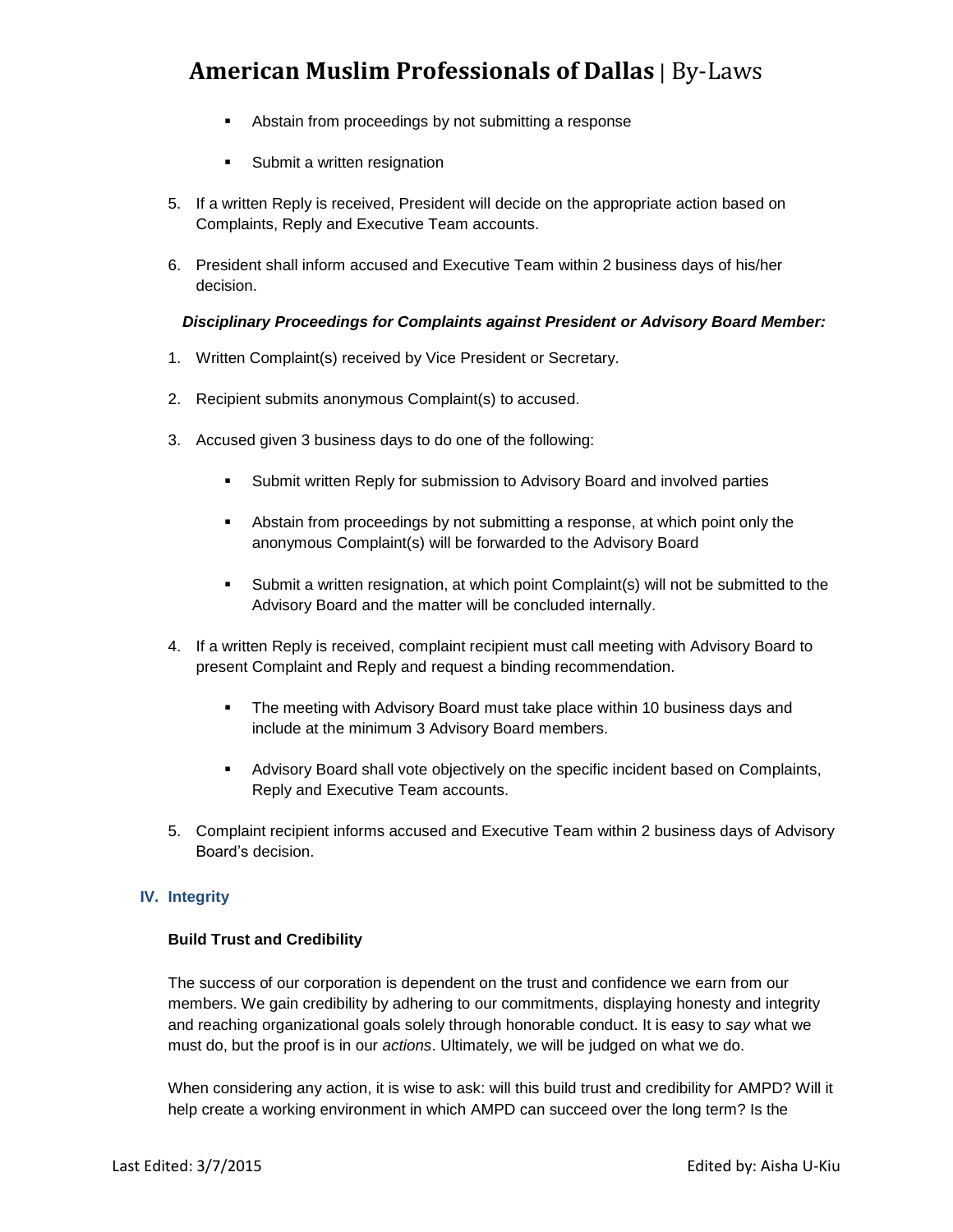commitment I am making one I can follow through with? The only way we will maximize trust and credibility is by answering "yes" to those questions and by working every day to build our trust and credibility.

#### **Dealing With Outside People and Corporations**

AMPD officers must take care to separate their personal roles from their corporation positions when communicating on matters not involving corporation business. Officers must not use corporation identification, stationery, supplies, and equipment for personal or political matters.

When communicating publicly on matters that involve corporation business, officers must not presume to speak for the corporation on any topic, unless they are certain that the views they express are those of the corporation, and it is the corporation's desire that such views be publicly disseminated. When dealing with anyone outside the corporation, including public officials, officers must take care not to compromise the integrity or damage the reputation of either the corporation, or any outside individual, business, or government body.

#### **Privacy and Confidentiality**

When handling financial and personal information about customers or others with whom the corporation has dealings, observe the following principles:

• Collect, use, and retain only the personal information necessary for the corporation's business.

• Retain information only for as long as necessary or as required by law. Protect the physical security of this information.

• Limit internal access to personal information to those with a legitimate business reason for seeking that information. Use only personal information for the purposes for which it was originally obtained. Obtain the consent of the person concerned before externally disclosing any personal information, unless legal process or contractual obligation provides otherwise.

#### **V. Respect**

#### **Respect for the Individual**

We all deserve to work in an environment where all individuals are treated with dignity and respect. AMPD is committed to creating such an environment because it brings out the full potential in each of us, which, in turn, contributes directly to our success as a corporation. We cannot afford to let anyone's talents go to waste.

#### **Gender Equality**

AMPD leadership will display a concern and regard for gender equality in all aspects of the corporation's operations. AMPD is committed to providing a workplace that is free of discrimination of all types and from abusive, offensive or harassing behavior.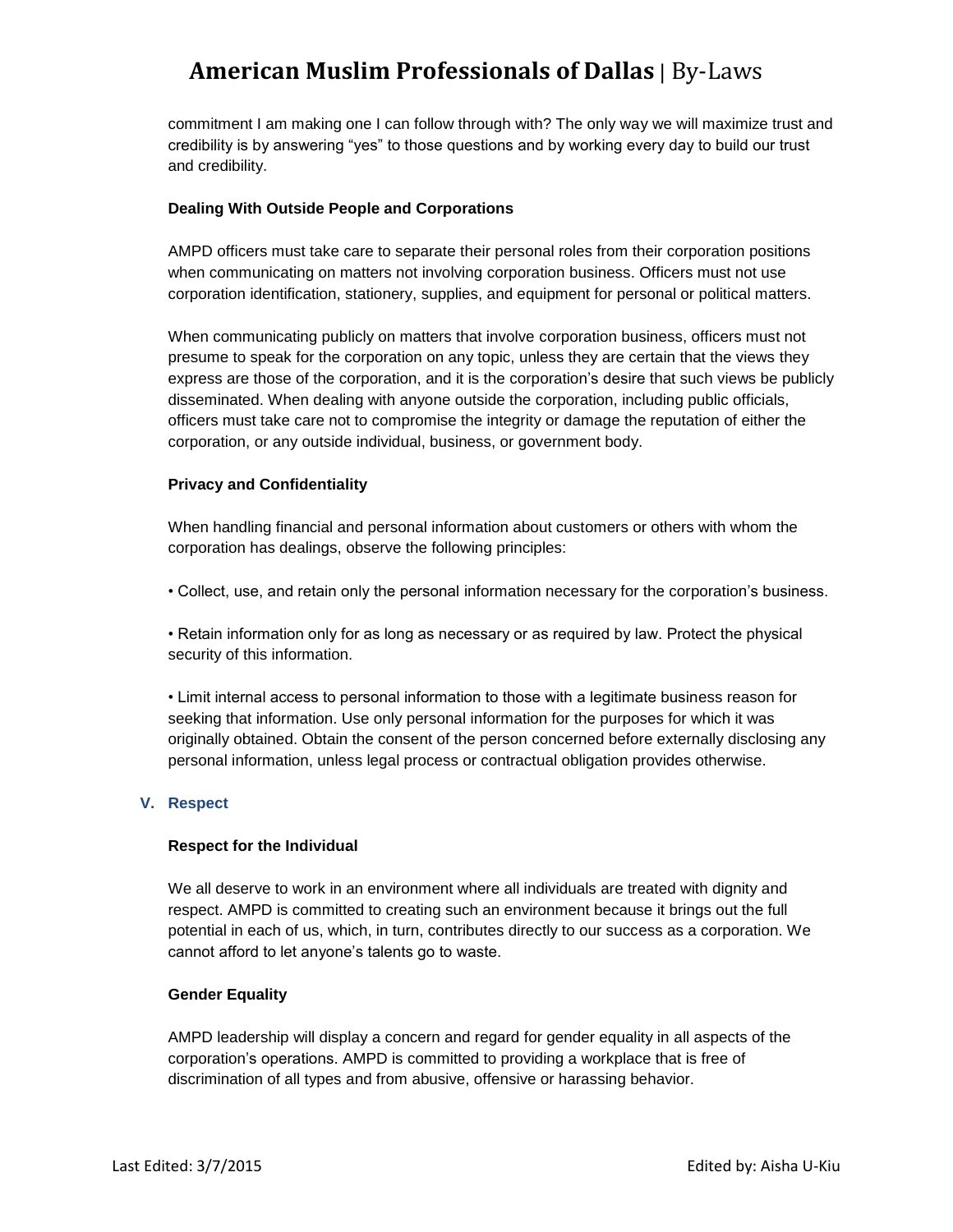## **Appendix C: CALENDAR OF EVENTS**

The following are the minimum AMPD programs for a year ending in an **even number**:

| <b>January</b>   | Marketing Content Calendar                     |
|------------------|------------------------------------------------|
| <b>February</b>  | <b>Professional Development Program</b>        |
| <b>March</b>     | <b>Community Service Project</b>               |
| <b>April</b>     | Leadership & Development Initiative            |
| May              | <b>Community Service Project</b>               |
| June             | <b>Professional Development Program</b>        |
| July             | <b>Community Service Project</b>               |
| <b>August</b>    | <b>Professional Development Program</b>        |
| <b>September</b> | <b>Professional Development Program</b>        |
| October          |                                                |
| <b>November</b>  | <b>Community Service Project</b>               |
| <b>December</b>  | <b>Leadership &amp; Development Initiative</b> |

The following are the minimum AMPD programs for a year ending in an **odd number**:

| <b>January</b>   | Marketing Content Calendar              |
|------------------|-----------------------------------------|
| <b>February</b>  | <b>Professional Development Program</b> |
| <b>March</b>     | <b>Community Service Project</b>        |
| <b>April</b>     | Leadership & Development Initiative     |
| <b>May</b>       | <b>Community Service Project</b>        |
| June             | <b>Professional Development Program</b> |
| July             | <b>Community Service Project</b>        |
| <b>August</b>    | <b>Professional Development Program</b> |
| <b>September</b> | <b>Professional Development Program</b> |
| October          | AMPD Elevation Gala *                   |
| <b>November</b>  | <b>Community Service Project</b>        |
| <b>December</b>  | Leadership & Development Initiative     |

#### **\* AMPD Elevation Gala Guidelines**

- **Recap:** Highlight AMPD events for previous term
- **Appreciate**: AMPD Advisory Board, Committee Members, Sponsors, & Community Partners
- **Inspire:** Key note address by motivational speaker & Networking Activity
- **Serve:** Award Scholarships to High School & College Students (AMPD Alma Mater competition!)
- **Develop:** Present 2 year plan, organizational value, membership benefits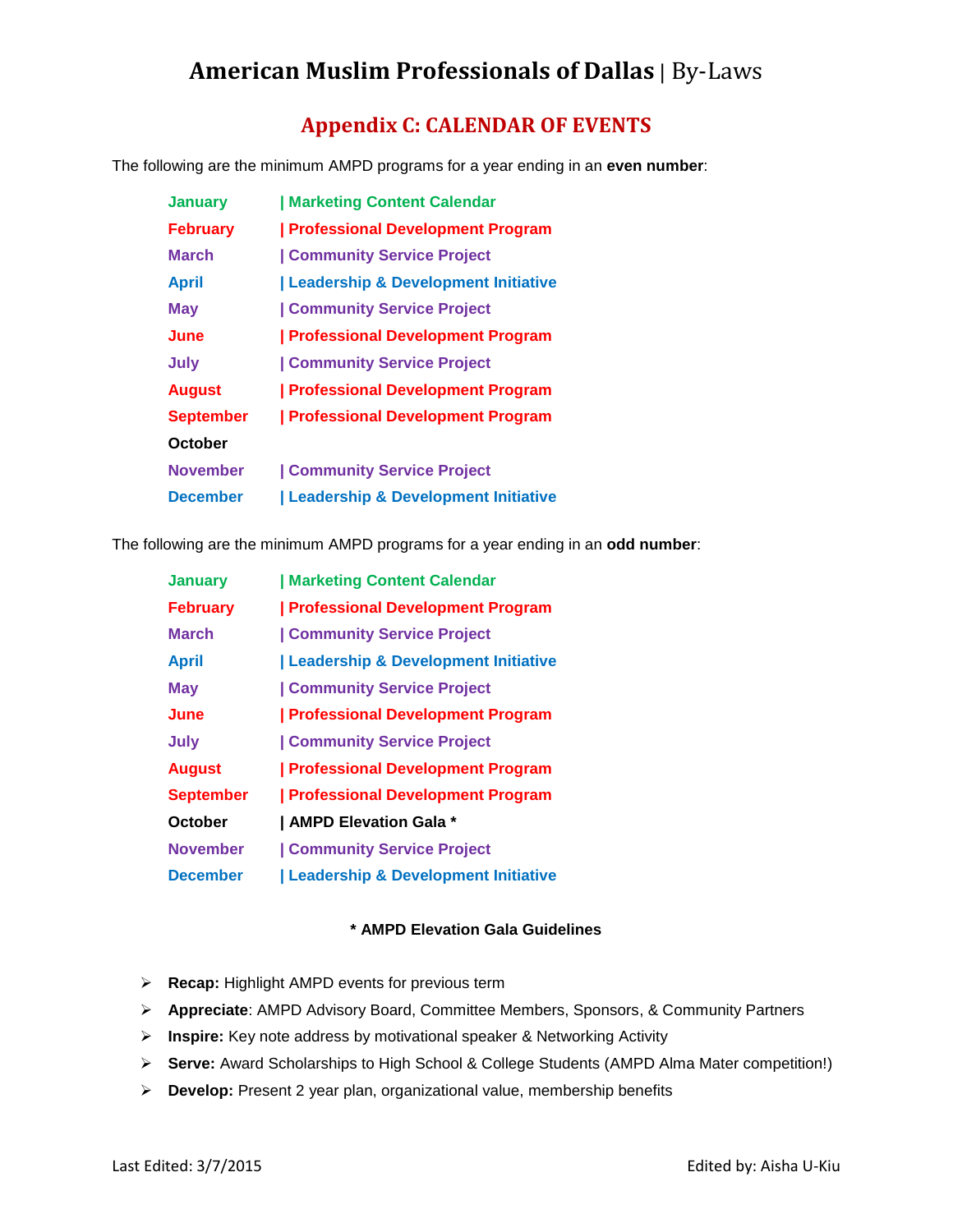## **Appendix D: COMMUNICATION MATRIX**

|                                                                                 | <b>Contact:</b>                                                         | <b>Event Criteria:</b>                                                                                                                                                              | <b>AMPD Involvement:</b>                                                                                                            |
|---------------------------------------------------------------------------------|-------------------------------------------------------------------------|-------------------------------------------------------------------------------------------------------------------------------------------------------------------------------------|-------------------------------------------------------------------------------------------------------------------------------------|
| A)<br><b>AMPD Community</b><br><b>Service Project</b><br><b>Collaborations:</b> | President<br><b>Vice President</b><br><b>Community Service</b><br>Chair | <b>DFW Organization</b><br>$\bullet$<br>seeking <b>volunteers</b> for a<br>faith-based event<br><b>DFW Organization</b><br>$\bullet$<br>seeking volunteers for a<br>service project | · AMPD promotion via all<br>communication channels                                                                                  |
| $\vert B \rangle$<br><b>AMPD Community</b><br><b>Partnerships:</b>              | President<br><b>Vice President</b><br><b>Marketing Chair</b>            | <b>DFW Organization</b><br>$\bullet$<br>putting on Professional<br><b>Development event</b><br>specific to one of<br><b>AMPD's industries</b>                                       | Industry-specific<br>$\bullet$<br>promotion via email if the<br>event does not conflict with<br>timing of an approved AMPD<br>event |
| $\mathsf{C}$<br><b>AMPD Community</b><br><b>Sponsorships:</b>                   | President<br><b>Vice President</b><br><b>Marketing Chair</b>            | <b>DFW Organization</b><br>$\bullet$<br>inviting AMPD to attend<br>community event that is<br>neither a professional<br>development or service<br>project                           | $\cdot$ AMPD to accept invitation<br>and be listed as a<br>community supporter<br>No AMPD promotion to<br>ä,<br>members             |

## **Guidelines for AMPD's Official Involvement in DFW Community Events:**

## **AMPD's Internal & External Communication Channels:**

All of the below communication channels may be used to promote AMPD Programming Events and Community Service Project Collaborations approved by Executive Team.

| <b>Communication Channels:</b>                | <b>Channel Owner(s):</b>                        |
|-----------------------------------------------|-------------------------------------------------|
| <b>AMPD Website:</b>                          | President; Vice President; Marketing Chair      |
| <b>AMPD E-Newsletter:</b>                     | <b>Communications Director</b>                  |
| <b>Membership-Specific Email for Approved</b> | <b>Secretary; Communications Director</b>       |
| <b>Community Partnerships:</b>                |                                                 |
| <b>AMPD Social Media Channels - Facebook</b>  | <b>Communications Director; Marketing Chair</b> |
| Group/Page, LinkedIn, Twitter, Google +:      |                                                 |
| AMPD.calendar@gmail.com &                     | <b>All Executive Officers</b>                   |
| Slack app for internal ET collaboration:      |                                                 |
| Google Group for internal AB collaboration:   | President; Vice President;                      |
|                                               | Leadership & Development Chair                  |